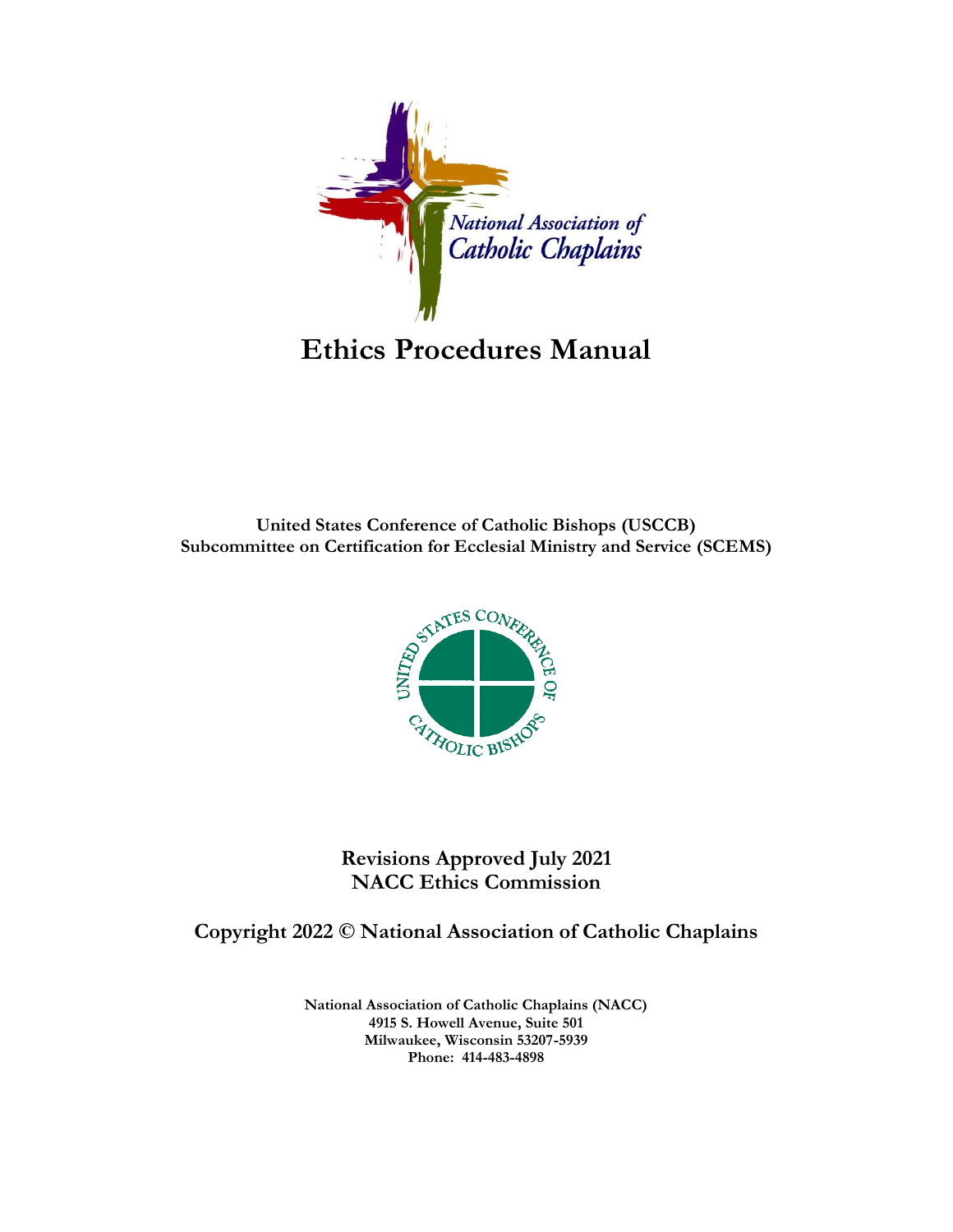# **TABLE OF CONTENTS**

*The Members of the NACC Ethics Commission would like to thank the Association of Professional Chaplains (APC) and ACPE for giving their permission to use some of the wording in the APC "Process for Addressing Allegations of Ethical Misconduct" document and the ACPE "Processing Complaints of Ethics Code" in the most recent revision to the "NACC Ethics Procedures Manual." The NACC Ethics Commission values the common commitment that our spiritual care associations have in promoting the professional and ethical development of our members.*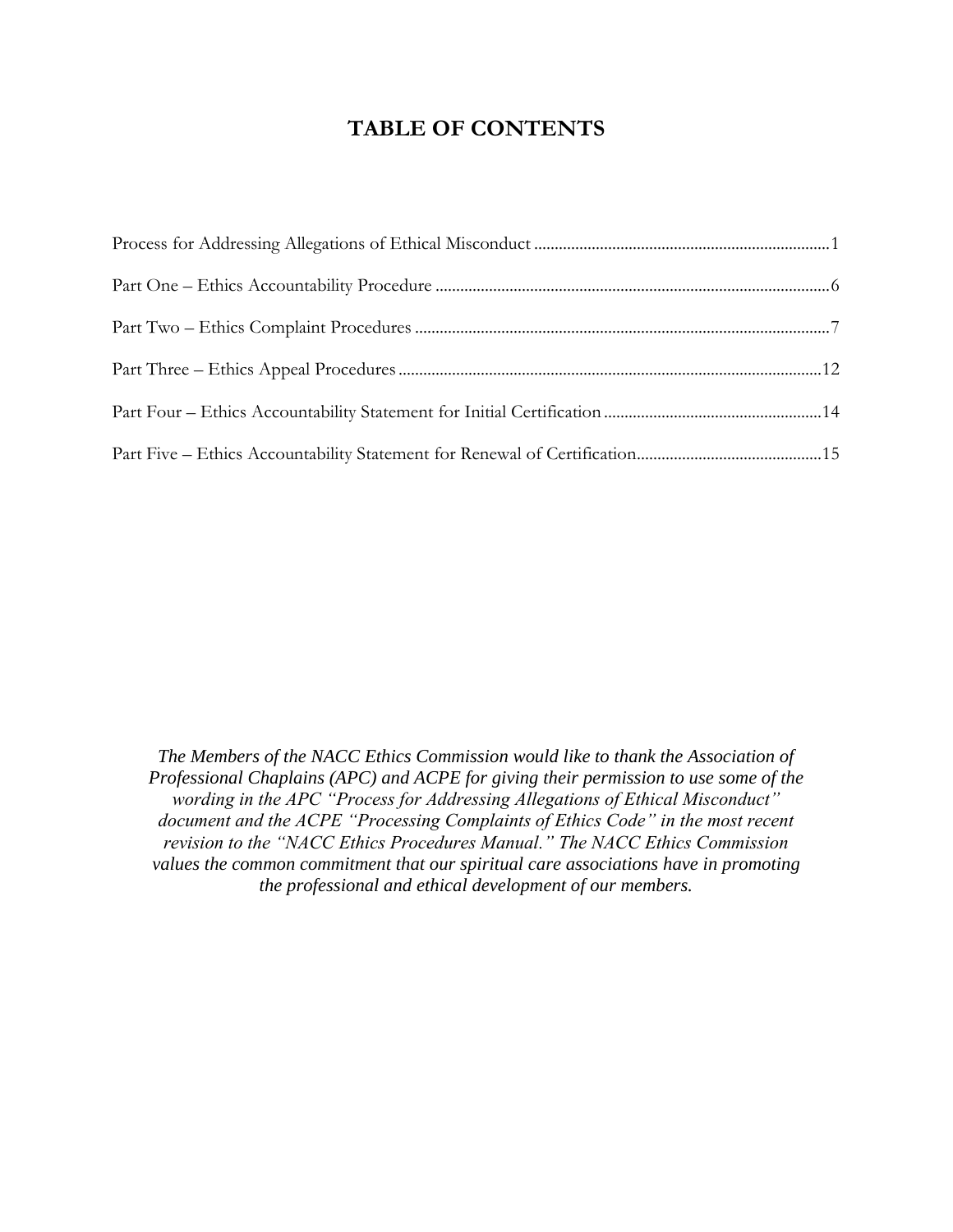#### **Process for Addressing Allegations of Ethical Misconduct**

<span id="page-2-0"></span>Persons participating in a National Association of Catholic Chaplains (NACC) certification, ethics, or appeal process consent to that process as described in relevant NACC materials. Persons also give permission for the disclosure of information and materials from one NACC process to another NACC process, if it has been determined by a NACC representative that it is necessary to ensure compliance with NACC standards and procedures.

When one process makes referral to another, the referring body may be asked for additional information and may be informed of the work of the process to which the referral was made.

Launching and responding to a complaint is intensive and demanding, not to be undertaken casually. One should study the procedures closely and prepare carefully and thoughtfully for participation.

Grievances giving rise to a complaint should first be addressed at the site of origin. Attempts should be made to resolve grievances in an informal collegial manner or using local resources.

If the grievance is not resolved at the local level or issues remain over which NACC has jurisdiction, the complainant may register a complaint with the Chair of the NACC Ethics Commission, NACC, 4915 S. Howell Avenue, Ste. 501, Milwaukee, WI 53207.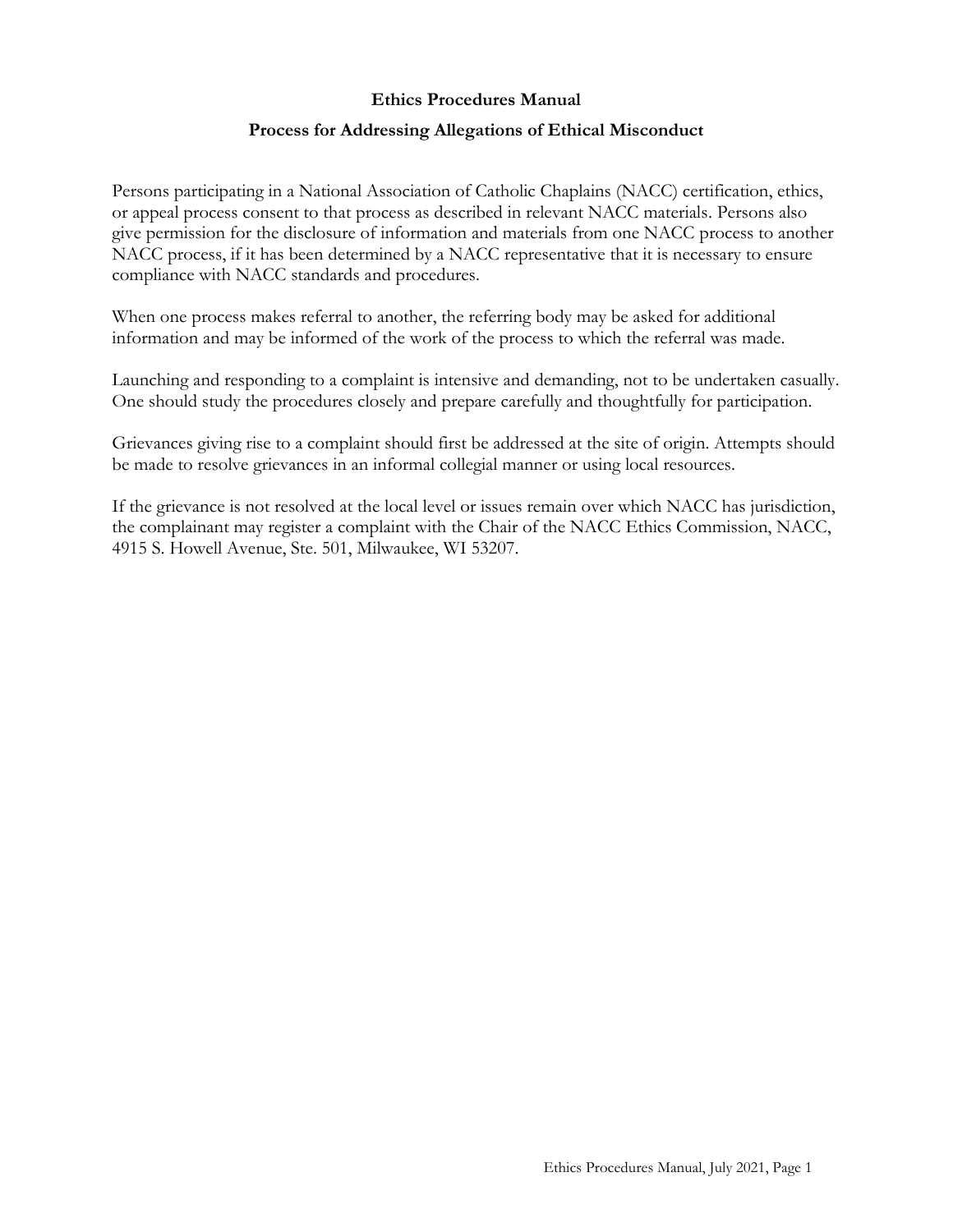## **I. Complaints Alleging Violations of the NACC Ethics Code Defined**

- A. A *Complaint* is a grievance presented in writing and signed, involving an alleged violation of the ethical criteria established by the NACC Code of Ethics. Complaints may be registered by those who consider themselves harmed by an alleged violation or by any person(s) having substantive knowledge of a violation of the NACC Code of Ethics by a NACC member.
- B. The Complaint must name an individual(s) over whom NACC has jurisdiction. The person filing the complaint consents to these processes and gives permission for the disclosure to the process investigators, adjudicators and the respondent of all information. In most instances, the complainant will be asked to submit an Ethics Complaint Form (available from the NACC office or [http://www.nacc.org\)](http://www.nacc.org/).
- C. NACC members, who are aware of ethical violations by colleagues which are not threatening to the wellbeing of the member or others, are encouraged to engage the member in discussion to clarify the behavior in question and correct it. If this intervention fails, or if an alleged violation appears to be a serious threat to the wellbeing of the member or others, members should consider filing an Ethics Complaint Form.
- D. NACC Ethics Standards in effect at the time of the alleged incident giving rise to the complaint will be used to assess conduct; the NACC Ethics Procedure Manual for processing complaints in effect at the time the complaint is addressed by NACC will be followed.
- E. Standard 102.43 of the NACC Code of Ethics states, *"Spiritual Care Professionals advocate for professional accountability that protects the public and advances the profession*.*"* This is binding on members. It is expected of nonmembers who engage the complaint process.
- F. Any NACC member may invoke an ethics review process when a member's conduct, inside or outside their professional work, involves an alleged abuse of power or authority, involves an alleged felony, or is the subject of civil action or discipline in another forum when any of these impinge upon the ability of a member to function effectively and credibly as an educator, chaplain or spiritual care provider. (NACC Standards 102 and 106.11)

# **II. Time Limits for Registering Complaints**

- A. Statute of Limitations: Reporting an alleged violation close to its occurrence is important to the effective investigation and evaluation of evidence as well as to the wellbeing of all people involved.
- B. An ethics complaint not involving sexual exploitation must be filed six months from the date of the alleged violation.
- C. An ethics complaint alleging sexual exploitation must be filed ten years from the date of the alleged violation. In cases involving a minor, the statute of limitation is seven years after the minor's eighteenth birthday. *"Sexual exploitation"* is defined as any sexual advance, request for sexual favors, or physical contact of a sexual nature, even if by mutual consent, between persons in situations of unequal power. Sexual exploitation is inclusive of the terms *"sexual harassment," "sexual abuse"* and *"sexual misconduct."* Sexual contact with those served pastorally or supervised, even if by consent, is considered a violation of the NACC Code of Ethics (Standard 103.7).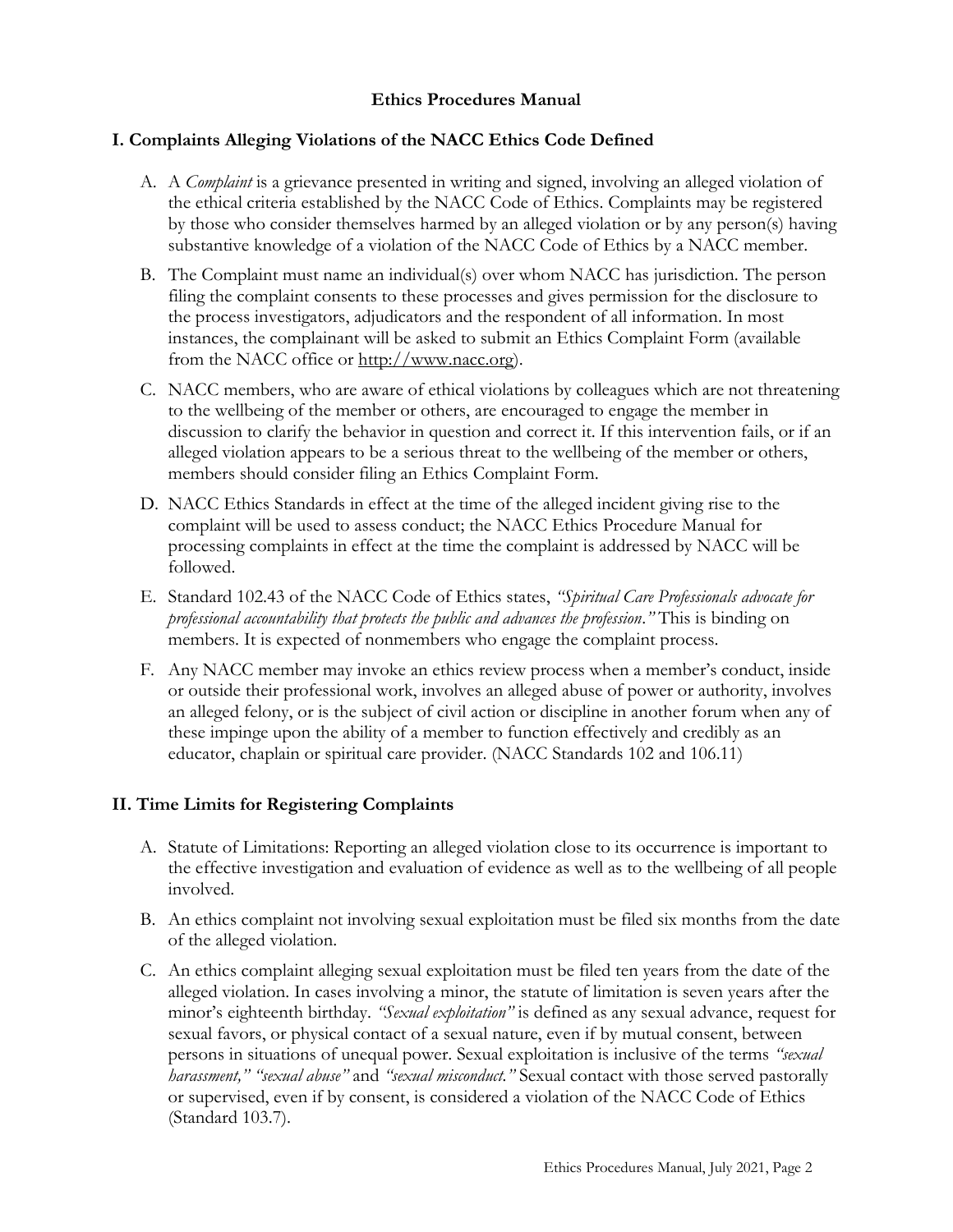D. Exception to Statute: Any complaint may be made within a longer period if the delay is caused by fraud, intimidation or other unethical conduct that prevents the earlier emergence of the complaint. In extraordinary circumstances, time lines may be waived by the Ethics Chair in consultation and agreement with two other Ethics Commission members (and legal counsel if used), at their discretion and at the request of the Executive Director where to do otherwise would seriously jeopardize the safety or welfare of those served or colleagues in the reasonable opinion of those waiving the time lines.

# **III. Confidentiality**

- A. Confidentiality is of utmost importance. Those involved in investigations, mediations, fact finding reviews, appeals and record keeping shall respect the parties' confidentiality as far as possible without impeding the pursuit of the truth of the allegations or violating state reporting laws and evidentiary procedures.
- B. Parties and witnesses contacted are expected to respect the need for confidentiality in order to protect privacy and fair process for everyone involved. People designated by NACC to mediate, investigate or adjudicate the case must respect these same concerns.
- C. In order to obtain guidance and support, the parties to the complaint may discuss the complaint with their families and helping professionals; however, all must respect the need for confidentiality.
- D. In respecting confidentiality of those members and all others involved in ethics cases, all inquiries regarding current and past ethics cases must be directed to the Ethics Commission Chair.

# **IV. Bias or Conflicts of Interest**

- A. It is expected that anyone invited to participate in any aspect of processing, mediating, investigating or adjudicating an ethics complaint will decline if they have a conflict of interest or personal or professional relationship with a party or entity which would lead to bias or the perception thereof.
- B. A member may challenge the appointment of any person to any of these positions if that member can demonstrate reasonable cause for the member to believe there is conflict of interest or bias. A member does not have unlimited challenges to appointments and the judgment as to whether or not a conflict or bias exists will remain with the people designated to make the appointments.

## **V. Accountability to the Code of Ethics Standards and Compliance with the Ethics Complaint Process**

The NACC Code of Ethics Standard 101.3 states that the Code of Ethics *"provides a mechanism for professional accountabilit*y*"* specifically by the following Standards:

A. The NACC Code of Ethics Standard 102.2 states that Spiritual Care Professionals *"are called to nurture their personal health of body, mind and spirit, and be responsible for their personal and professional conduct as they grow in their respect for all living being and the natural environment."*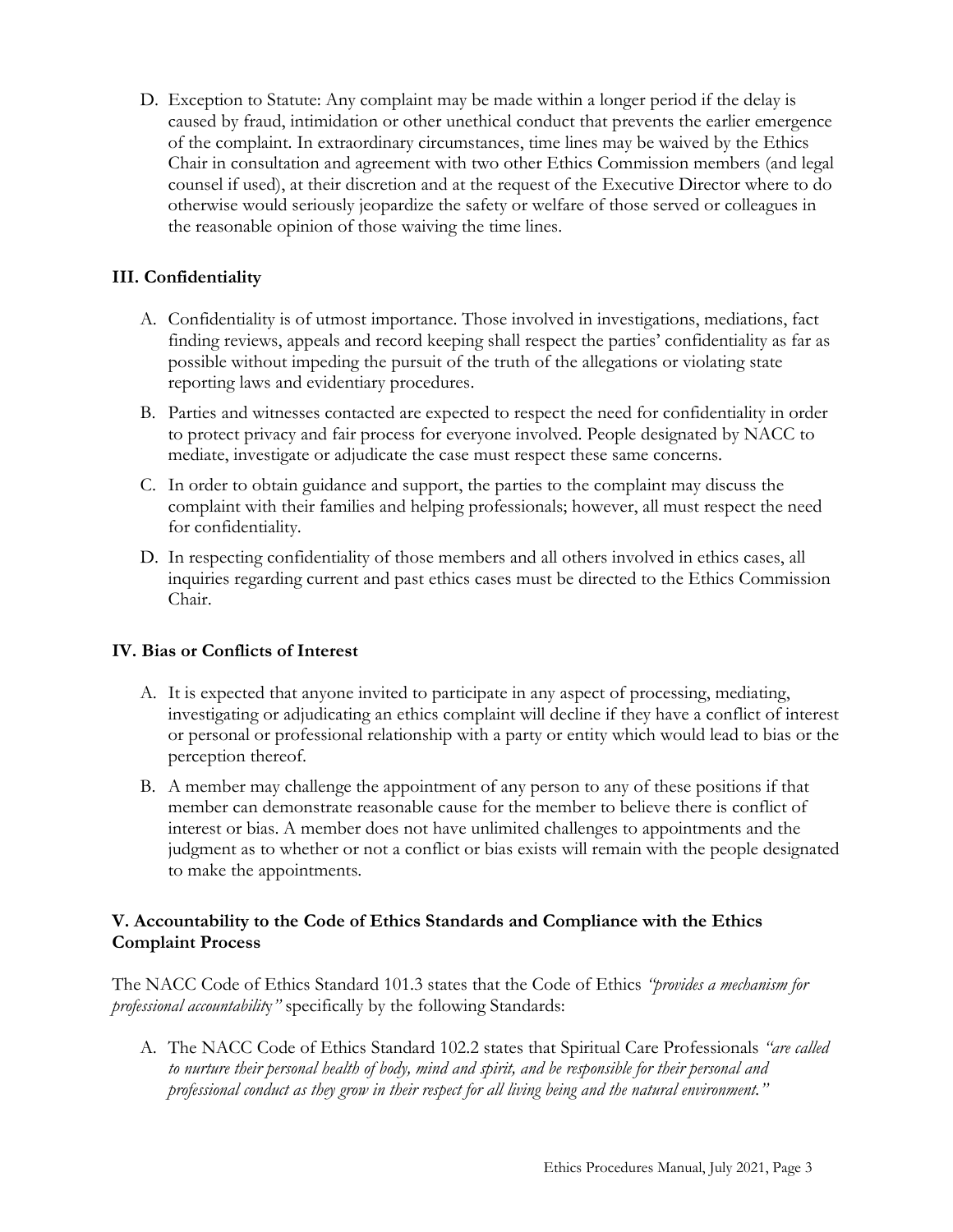- B. The NACC Code of Ethics Standard 102.43 of the NACC Code of Ethics states that Spiritual Care Professionals *"advocate for professional accountability that protects the public and advances the profession*."
- C. The NACC Code of Ethics Standard 106 states that Spiritual Care Professionals *"are accountable to the public, faith communities, employers, and professionals in all professional relationships*."

These Standards are binding on members. They are expected of non-members who engage the process. **Members are obligated to cooperate with an ethics investigation. Refusal or failure to do so at any point shall be considered grounds for dismissal from NACC.** 

## **VI. Member Who Defaults on Ethics Review Process**

- A. It is the responsibility of members to keep their contact information current with the NACC office.
- B. NACC and its representatives will exercise due diligence (certified mail, email, and phone) to inform a member when an action (such as response to a complaint or to a request for an interview) requires immediate attention. If after forty-five calendar days service has not been acknowledged by the member to NACC, the member's credentials may be suspended. Restoration of credentials will be decided on a case-by-case basis according to the professional judgment of the Executive Director, the Chair of the Ethics Commission, the Chair of the Certification Commission, and a Board member.
- C. A respondent who does not respond according to the time frame in a notice for information may be considered in default. The process may continue without the materials or input sought from the member.
- D. Default negates any rights of appeal of findings or disciplinary actions sanctions in a case against the member.

#### **VII. Member Who Resigns After Complaint is Filed**

- A. A complaint against a member who resigns from NACC after a complaint has been filed will be investigated and processed according to NACC procedures outlined below.
- B. If a sanction is imposed against the person, the person cannot rejoin the Association until the terms of the sanction has been fulfilled.
- C. If the person does not participate in the initial investigation and/or fact-finding process, there is no right of appeal of the findings or disciplinary actions sanctions in a case against the member.
- D. Where applicable, requests for resignation will be deferred until a pending complaint is resolved.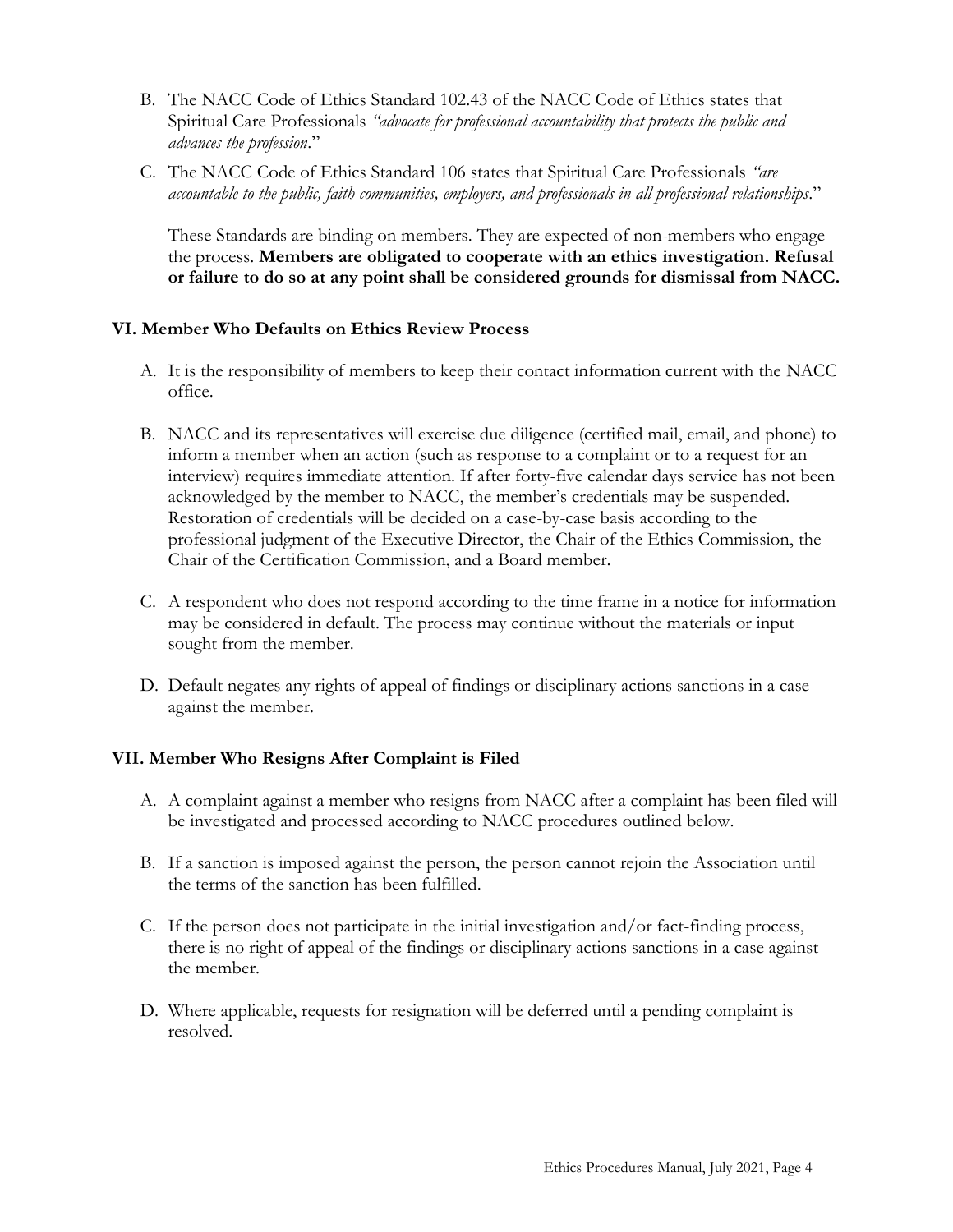#### **VIII. Timelines in the Ethics Procedures**

- A. The timelines provided in these Ethics Procedures are given to respect the importance of this process for all parties (Complainant, Respondent, and Ethics Commission members).
- B. Every effort will be made to meet the process timelines. Any exception to the timelines require prior communication and a reasonable alternative timeline which will be determined by the Ethics Commission.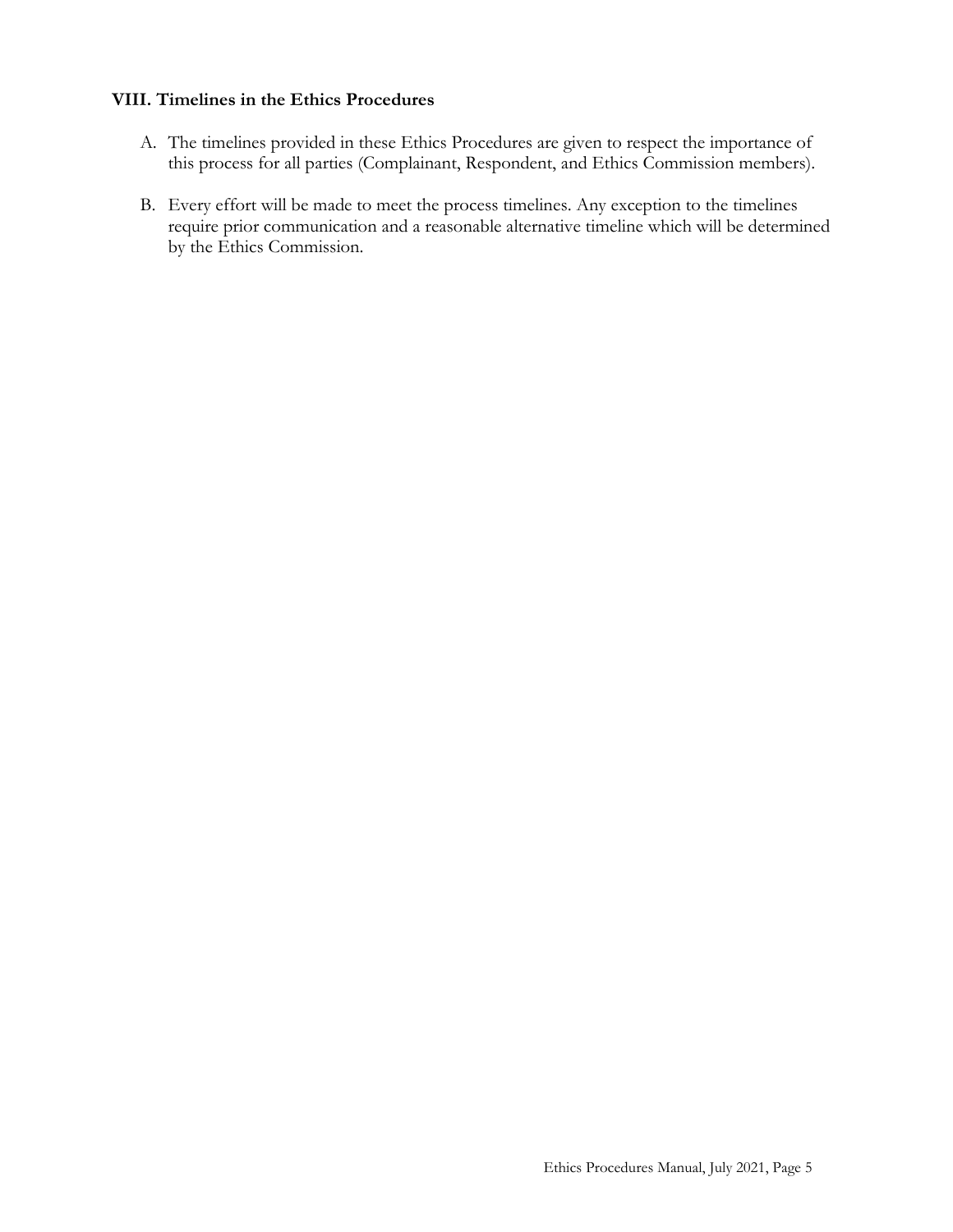#### **Part One – Ethics Accountability Procedure**

- <span id="page-7-0"></span>EP11 As part of the initial certification process and renewal of certification process, the applicant for certification or the certified member is required to sign a copy of the *Ethics Accountability Statement*. Signed statements are sent to the National Association of Catholic Chaplains (NACC) National Office.
- EP12 Failure and refusal to cooperate fully with the Ethics Commission process is in itself a violation of Standard 101 and might lead to sanctions up to and including withdrawal of certification and removal of NACC membership.
- EP13 Statements of those unable to sign are sent to the Chair of the Ethics Commission in care of the NACC National Office.
- EP14 If an individual who wishes to remain a member of the NACC is unable to sign the Ethics Accountability Statement because of a recent or a pending complaint or disciplinary or corrective action for unethical and/or criminal conduct in a civil, criminal, ecclesiastical, employment, or other professional organization's forum; the following process is used:
	- 141 An Ethics Accountability Response Form and a written account of the complaint including the forum, the charges, and the final outcome are sent to the Chair of the Ethics Commission in care of the NACC National Office. If the NACC Ethics Commission is informed of such a situation against the member by another agency, the Chair of the NACC Ethics Commission will inform the member of the need to self-report. If thirty (30) calendar days have already passed since the event or charges, the process articulated below will go forward immediately.
	- 142 The Chair of the Ethics Commission in consultation with the Executive Director will assess the case and decide whether to establish an Accountability Review Team composed of three members of Ethics Commission (the Chair can serve as well). The determination will be based on the gravity of the situation and will indicate Standards of the NACC Code of Ethics to be considered.
	- 143 The names and contact information for persons involved in the process and authorized to provide full information to the Accountability Review Team is provided in the Ethics Accountability Response Form.
	- 144 The Accountability Review Team investigates, and a report is shared with at least two other members of the NACC Ethics Commission. The report includes a recommendation to the Ethics Commission for disciplinary action, including withdrawal of certification and removal of membership in the NACC, or for no action on the part of the NACC. Sanctions and sanction review processes would be those used in a normal complaint process.
	- 145 The Ethics Commission reviews the recommendation from the Accountability Review Team and makes a final determination.
	- 146 The Chair of the NACC Ethics Commission communicates the final decision to the member, to the Chair of the Certification Commission, and to the Executive Director.
	- 147 The Appeal process is the same as those outlined in the Complaint Appeal process.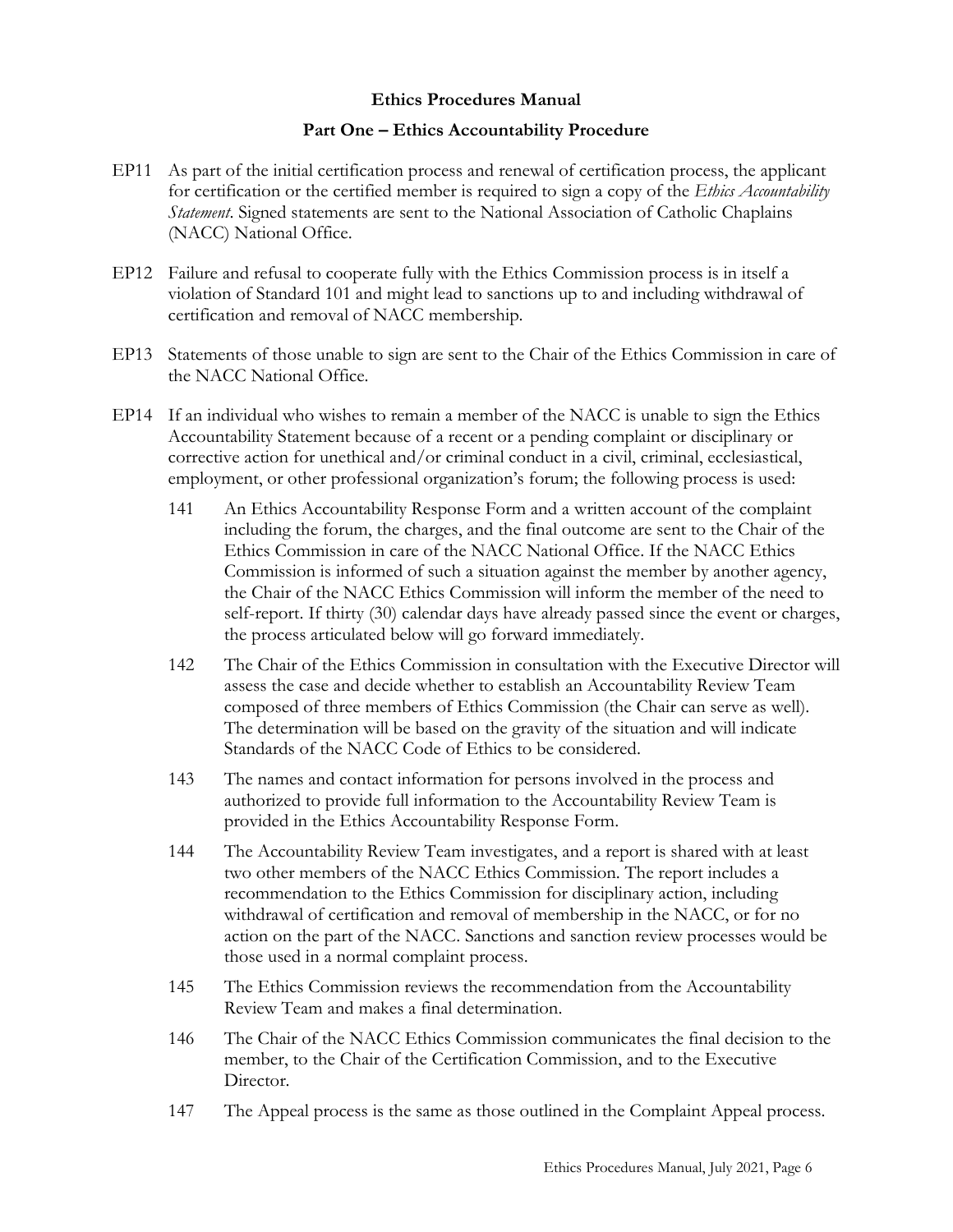#### **Part Two – Ethics Complaint Procedures**

- <span id="page-8-0"></span>EP21 When it is believed that the conduct of a member of the National Association of Catholic Chaplains (NACC) is in violation of the NACC Code of Ethics, a formal complaint may be filed with the association by contacting the NACC National Office.
	- 211 The NACC National Office notifies the Chair of the Ethics Commission upon receipt of any request for use of the NACC Ethics Complaint Process.
	- 212 Within ten (10) calendar days of the National Office receiving the request the Chair of the Ethics Commission, via the NACC National Office, sends a Complainant Packet by certified mail including:
		- 212.1 Ethics Complaint letter
		- 212.2 A copy of the NACC Code of Ethics
		- 212.3 A copy of the NACC Ethics Complaint Procedures
		- 212.4 An NACC Ethics Complaint Form
	- 213 The Complainant completes the materials and returns them to the Chair of the Ethics Commission in care of the NACC National Office. All materials are returned via certified mail and marked CONFIDENTIAL.
	- 214 The Chair of the Ethics Commission shares copies of the Complainant's completed materials with at least two additional members of the Ethics Commission (Initial Review Panel). The Initial Review Panel convenes telephonically for the purpose of determining whether:
		- 214.1 The alleged complaint demonstrates probable cause and jurisdiction. Jurisdiction requires an affirmative answer for ALL of the following questions:
			- a. Is/was the respondent a member of NACC at the time of the alleged violation?
			- b. Are the circumstances of conduct alleged within the purview of association standards?
			- c. Are time limits for filing met or are any exceptions applicable?
			- d. If alleged conduct were proven, would it violate standard(s) of NACC Code of Ethics?

The Initial Review Panel may suggest additional NACC Code of Ethics Standards to be considered

or

- 214.2 There are no grounds to proceed.
- 214.3 If the Initial Review Panel decides that it needs additional information to determine whether the complaint demonstrates probable cause, the Chair may contact the complainant to obtain the necessary information.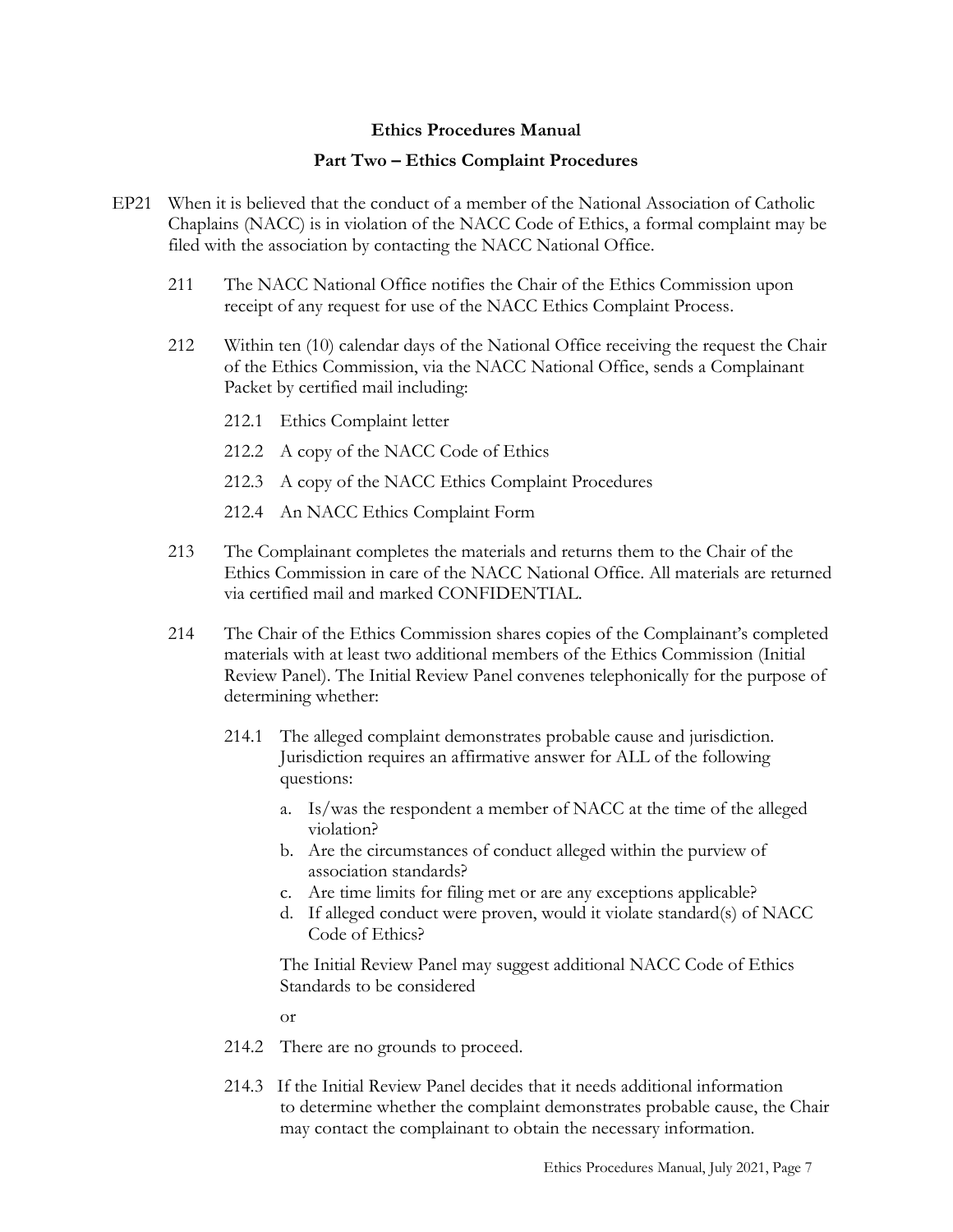- 215 Within fifteen (15) calendar days of the National Office receiving the Complainant's materials, the Chair of the Ethics Commission sends to the Complainant notification of the determination reached by the Initial Review Panel and its rationale via certified mail. A determination that there are no grounds to proceed cannot be appealed.
- 216 If there is determination that there are grounds to proceed, a Respondent Packet is sent to the person against whom the Complaint is filed within ten (10) calendar days including:
	- 216.1 Ethics Complaint letter and additional narrative material
	- 216.2 A copy of the completed NACC Ethics Complaint Form
	- 216.3 A copy of the NACC Code of Ethics
	- 216.4 A copy of the NACC Complaint and Appeal Procedures
	- 216.5 NACC Ethics Complaint Response Form
- 217 The Chair of the Ethics Commission appoints a three-member Ethics Complaint Review Team. The team will elect a Chair. The Chair will convene the meetings of the Review Team and oversee its work.
- 218 The Chair of the Ethics Commission will ask the NACC Executive Director if there are any sealed files regarding any previous investigations involving the respondent. If there are any files, these files will be sent to the Chair of the Ethics Commission upon his/her request. The respondent cannot appeal a decision made by the Chair of the Ethics Commission to review the sealed files. The files may be reviewed by the Chair of the Ethics Commission/Ethics Complaint Review Team only for the specific purpose of determining their relevance to current investigation of the respondent. In the event that a previous file(s) has been considered for this purpose and informs part of the decision on the action to be taken against the respondent, this will be noted by the Ethics Commission in its report to the Board.
- 219 Both the Complainant and Respondent are notified by certified mail of the composition of the Ethics Complaint Review Team. Each party has ten (10) calendar days from the date they receive notification to challenge the composition of the Ethics Complaint Review Team because of conflict of interest by notifying the Chair of the Ethics Commission in writing.
- 220 Failure and refusal to fully cooperate with the Ethics Commission process is in itself a violation of Standard 101 and might lead to actions up to and including withdrawal of certification and removal of NACC membership.
- 221 The Respondent completes the materials and returns them within fifteen (15) calendar days to the Chair of the Ethics Commission in care of the NACC National Office. All materials are returned via certified mail and marked CONFIDENTIAL. The Respondent's Response is shared with the Complainant.
- 222 Upon receipt of the Respondent's completed materials, the members of the Ethics Complaint Review Team acting as fact-finders and interview the complainant, the respondent, and witnesses for both parties within a reasonable and responsible amount of time. When interviewed, the complainant will be asked to explain how the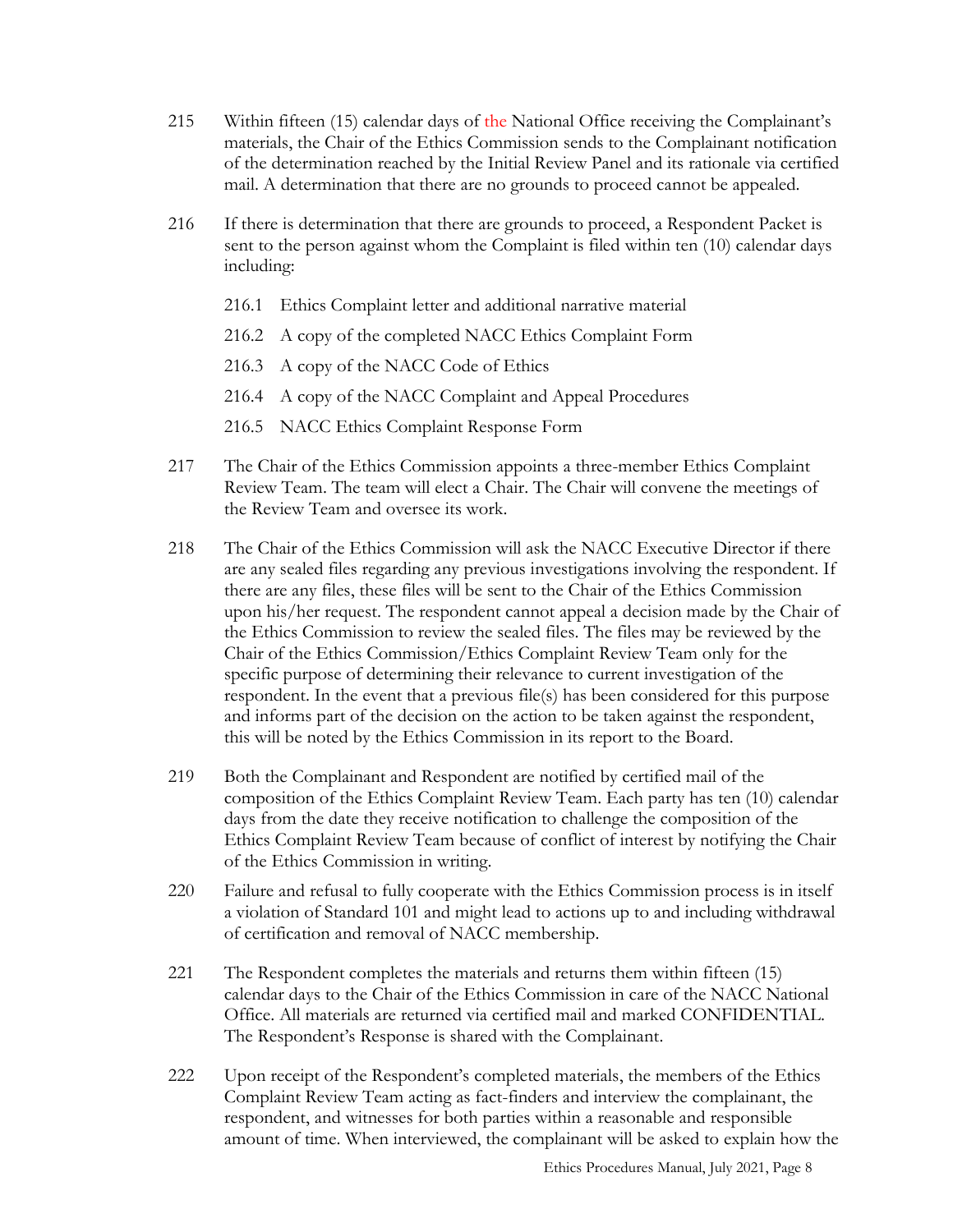standards cited in the Code of Ethics have been breached from the complainant's perspective.)

- 223 Upon completion of the interviews, the Ethics Complaint Review Team prepares a written summary of findings. The Chair of the Ethics Complaint Review Team calls a deliberation hearing with the other two members of the Ethics Complaint Review Team for the purpose of adjudicating: to decide whether there was a breach of the Code of Ethics, and to make a recommendation from one of the actions described in EP227 to the Ethics Commission.
- 224 The Ethics Commission will be provided with the written summary report, which includes the summary of findings and either ratify the Review Team's recommendation, or not.
- 225 The Ethics Commission can request additional information from the Ethics Complaint Review Team if the Commission deems it necessary in order to make their determination with respect to ratification.
- 226 Within fifteen (15) calendar days of the ratified decision of the Ethics Commission, the Chair of the Ethics Commission communicates the decision to both the Complainant and Respondent in writing via certified mail.

The mailing includes:

226.1 A completed copy of the Ethics Complaint Review Team Report Form 226.2 The Ethics Appeal Procedures for the Respondent

- 227 Possible actions as outcomes of the deliberation:
	- 227.1 **No action** (no violation of the Code occurred): The adjudication of no action is based on the assessment of the Ethics Commission. No corrective action is taken, and no record of the investigation is kept.
	- 227.2 **Admonishment**: The adjudication of admonishment is based on the assessment of the Ethics Commission that the Respondent has accepted responsibility for a violation of the Code of Ethics and the Respondent's reconciliatory action is adequate to ensure that such a violation will not be repeated. Specific recommendations to enhance professional or ethical practice may be proposed. This action may be recommended only in those cases in which the conduct of the Respondent is assessed by the Ethics Commission not to threaten the wellbeing of third parties and/or bring the reputation of NACC into disrepute. A record of this action is to be maintained on file at the NACC National Office.
	- 227.3 **Reprimand:** This is a serious rebuke of the member. The adjudication of reprimand is based on the assessment of the Ethics Commission that the complaint brought against the Respondent merits the Respondent's acknowledgement and ownership of her/his conduct that has brought harm.

The Ethics Complaint Review Team's report indicates that violation of the Code of Ethics has occurred and that the Respondent must accept responsibility and change his/her conduct. Reprimand may include specific disciplinary actions and specific instructions (including increased supervision and possible reporting documentation) to be followed for a specified period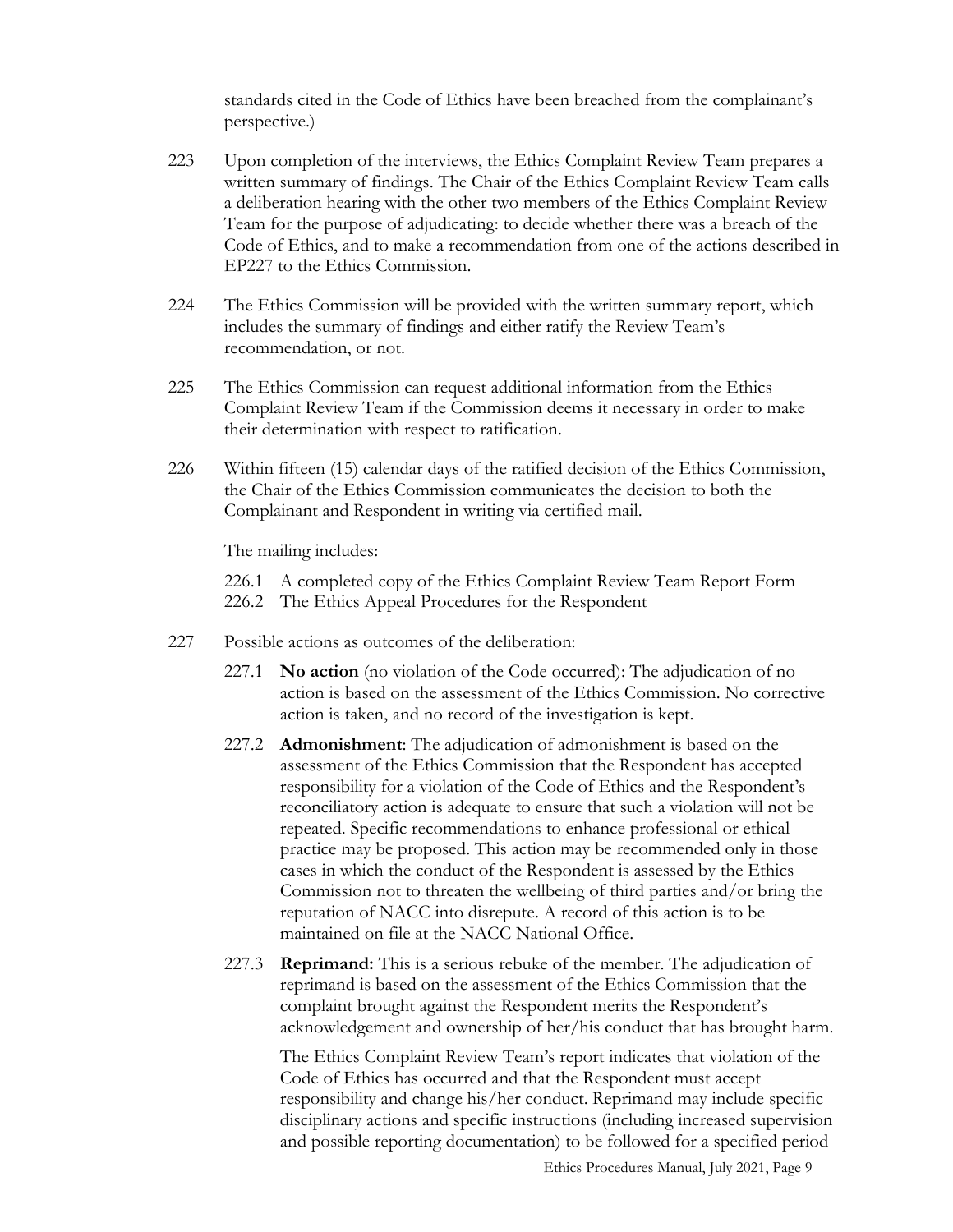of time. A record of this action is to be maintained on file at the NACC National Office. The Respondent is required to report the Reprimand in his/her Ethics Accountability Statement Form at the time of the next submission.

- 227.4 **Suspension of NACC certification and or membership:** The adjudication of suspension is based on the assessment of the Ethics Commission that the conduct of the Respondent has brought serious harm to a third party and/or to the reputation of NACC. Suspension is also based on the assessment that the Respondent's continued participation in NACC may pose a serious threat to third parties, and/or bring the reputation of NACC into serious disrepute. Suspension would be set for a specific period of time determined by the Ethics Commission with instructions to be followed before certification and/or membership is reinstated. The Respondent will demonstrate compliance to the satisfaction of the Ethics Commission and the Certification Commission if the Respondent is certified. The suspension will be monitored.
	- 227.4a The Ethics Commission Chair will appoint a member of the Ethics Commission to serve as a monitor of the member on suspension. The Ethics Commission Chair will then advise the respondent on suspension of the name of the monitor and of the reporting process.
	- 227.4b The monitor will receive by certified mail the terms of the suspension.
	- 227.4c The suspended member will submit quarterly reports to the monitor which document the member's co-operation with the terms of suspension.
	- 227.4d The monitor will submit a report to the Ethics Commission Chair, confirming the member's co-operation with the terms of suspension.
	- 227.4e In the event of non-cooperation by the member with the terms of the suspension, the monitor will immediately inform the Ethics Commission Chair, who will begin the proceedings for such noncooperation.
	- 227.4f Upon the successful completion of the suspension period, the monitor will inform the Ethics Commission Chair, who will, in turn, inform in writing: a. the Member on suspension; b. the Complainant; and c. the Chair of the Board of Directors.
	- 227.4g Upon receipt of notification of successful completion of the suspension, the Ethics Commission Chair will advise other parties who may have been notified in the original notice.
- 227.5 **Recommendation of withdrawal of certification and/or membership** (withdrawal of certification would require final action by the NACC Certification Commission and withdrawal of membership would require final action by the NACC Board of Directors).

This recommendation is required when the assessment of Ethics Complaint Review Team is any one of the following:

227.5a The conduct of the Respondent has brought serious harm to an individual(s).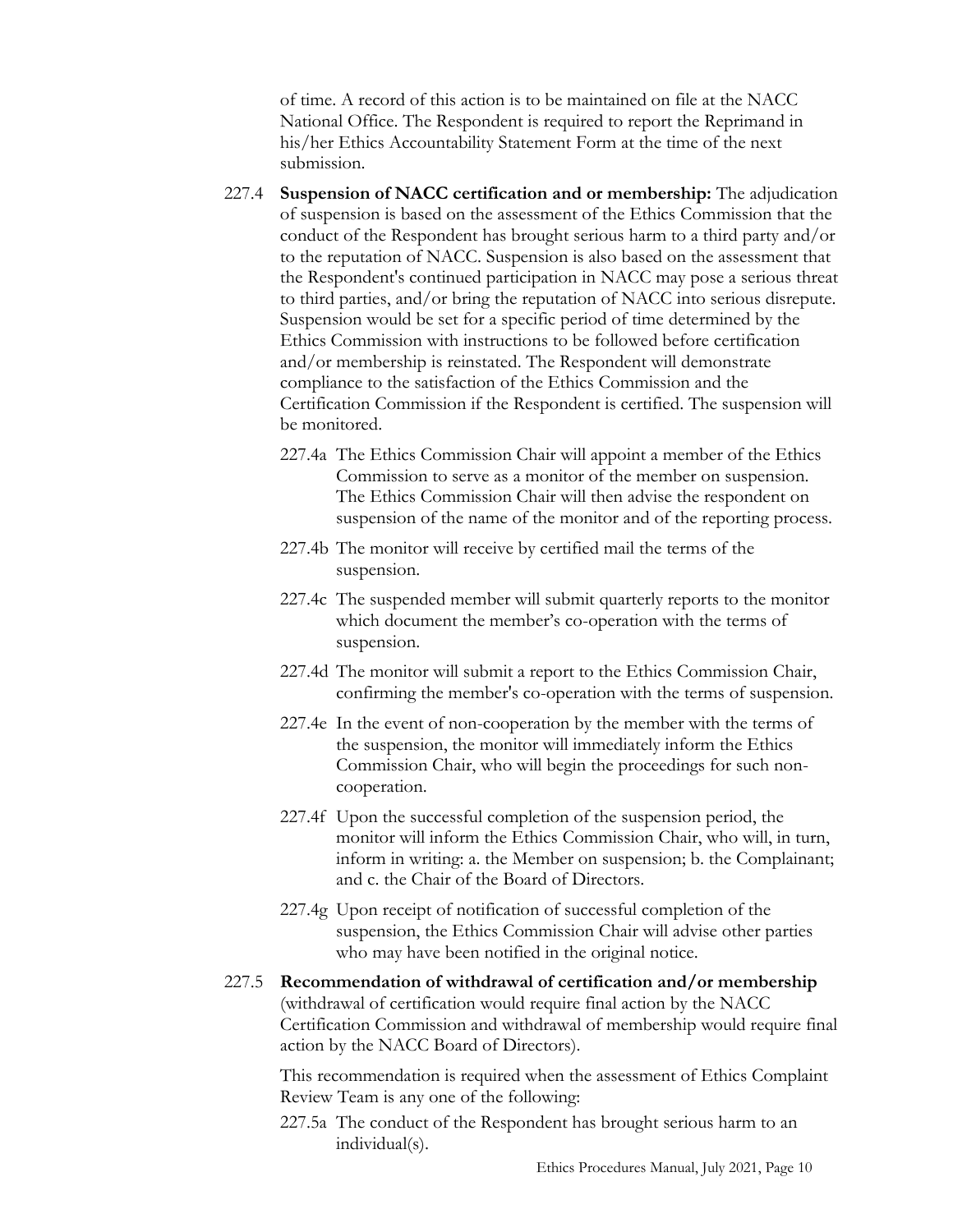- 227.5b The conduct of the Respondent has caused serious harm to a third party and/or brought into serious disrepute the reputation of NACC.
- 227.5c The Respondent has been found guilty in a court of law of a criminal offence that in not in line with the Code of Ethics.
- 227.5d The Respondent has been dismissed from a professional organization with which NACC has reciprocity.
- 228 If the action includes specific instructions or recommendations to be completed and reported back to the Ethics Commission, the Respondent sends the written response with supporting documents to the Chair of the Ethics Commission in care of the NACC National Office within the specified period of time. **Failure to comply will result in recommendation of withdrawal of certification to the Certification Commission and/or loss of membership recommendation to NACC Board.**

The response will be reviewed at the end of its specified time. If the Ethics Commission or its designee determines a reasonable need to continue monitoring the member, it may recommend further disciplinary actions for an additional specified time. Such additional actions will not be imposed lightly, will reflect concern for the well-being of the member, the public and/or the Association, and will be reviewed by the Ethics Commission within six months of additional imposition.

All inquiries regarding current and past ethics investigations must be directed to the Chair of the Ethics Commission.

- 229 At the conclusion of the case the following written materials are sealed in a confidential file in the NACC National Office for a period of seven (7) years:
	- 229.1 The completed NACC Ethics Complaint Form
	- 229.2 The completed NACC Ethics Complaint Response Form
	- 229.3 The completed Ethics Complaint Review Team Report Form
	- 229.4 Letters to the Respondent and Complainant communicating outcome.

All other written and electronic documents are destroyed.

- 230 The confidential file is the responsibility of the NACC Executive Director. No one is to have access to the contents of these files without a court order or without the written consent of the Chair of NACC Ethics Commission, Board Chair, and/or Executive Director (in consultation with counsel) for extraordinary circumstances.
- 231 If there is no ethics appeal, the Chair of the Ethics Commission, the Chair of the Certification Commission and the Executive Director collaboratively determines who is entitled to have knowledge or information regarding the outcome of the ethics complaint (may include, but not limited to: respondent's place of work, respondent's endorsing body, etc.).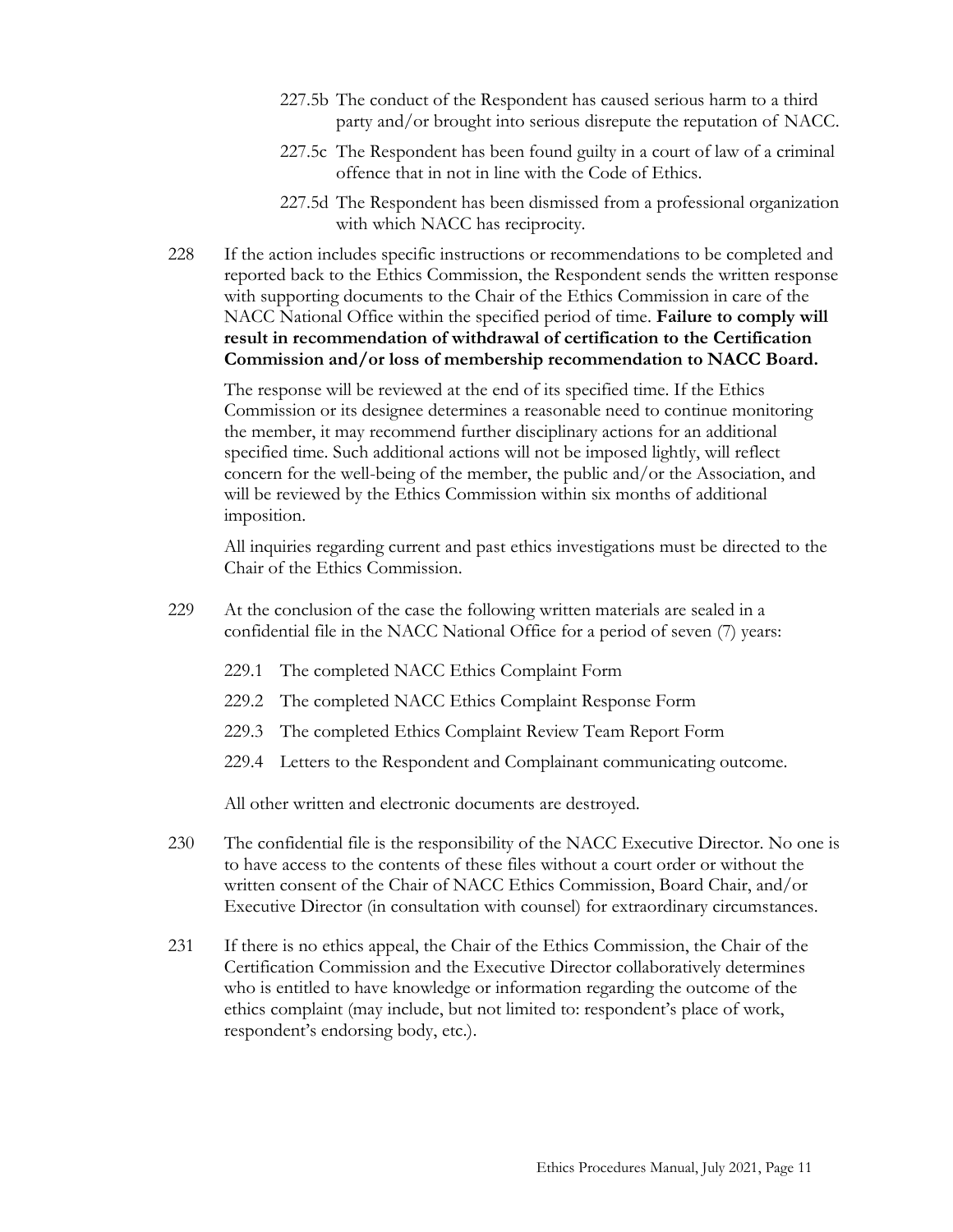#### **Part Three – Ethics Appeal Procedures**

- <span id="page-13-0"></span>EP31 The respondent as the appealing party is the appellant.
- EP32 When the Respondent receives notification of violation of the National Association of Catholic Chaplains (NACC) Code of Ethics and believes that the NACC Standards or Procedures were violated in the ethics complaint review process, the Respondent has the right to a timely appeal process. The only grounds for appeal are:
	- 321 The Respondent was not offered reasonable opportunity to obtain and/or present evidence to the Ethics Complaint Review Team within these guidelines that could have substantially altered the outcome, and/or
	- 322 Gross irregularity in the proceedings as established by these guidelines that could have substantially altered the outcome.
- EP33 An appeal must be submitted in writing to the Ethics Appeals Panel within thirty (30) days of the postmark of the outcome. The appellant requests an appeal in writing, stating the grounds, describing the rationale, citing appropriate Standards and/or Procedures, and including any supportive materials. The request is sent to the Chair of the NACC Ethics Appeals Panel in care of the NACC National Office via secure email or certified mail and marked CONFIDENTIAL.
- EP34 The Chair of the Ethics Appeals Panel has sole discretion to extend the thirty (30) day deadline for extraordinary circumstances presented to the Chair of the Appeals Panel by the Appellant in writing prior to the 30th day. If the extension is denied, the Appellant must meet the thirty (30) day deadline or the decision of the Ethics Complaint Review Team remains in full force and effect as the final action of the Association.
	- 341 The Ethics Appeal Panel is an NACC entity whose members are appointed by the NACC Board of Directors to serve in this appeals process.
- EP35 The procedure for appeal is as follows:
	- 351 The Chair of the NACC Ethics Appeals Panel appoints a three-member Ethics Appeal Review Team consisting of a Chair and two other members. The Chair of the Ethics Appeal Review Team takes primary responsibility for convening any necessary meetings.
	- 352 The Appellant is notified of the composition of the Ethics Appeal Review Team and has ten (10) calendar days to challenge the composition of the Ethics Appeal Review Team because of conflict of interest by notifying the Chair of the NACC Ethics Appeals Panel in writing.
	- 353 The materials that can be considered in the Ethics Appeal Review are:
		- 353.1 The Appellant's initial statement of appeal
		- 353.2 Appellant's supportive materials
		- 353.3 The completed Ethics Complaint Review Team Report Form
		- 353.4 The Ethics Complaint Review Team's procedural documentation including the summary of its findings.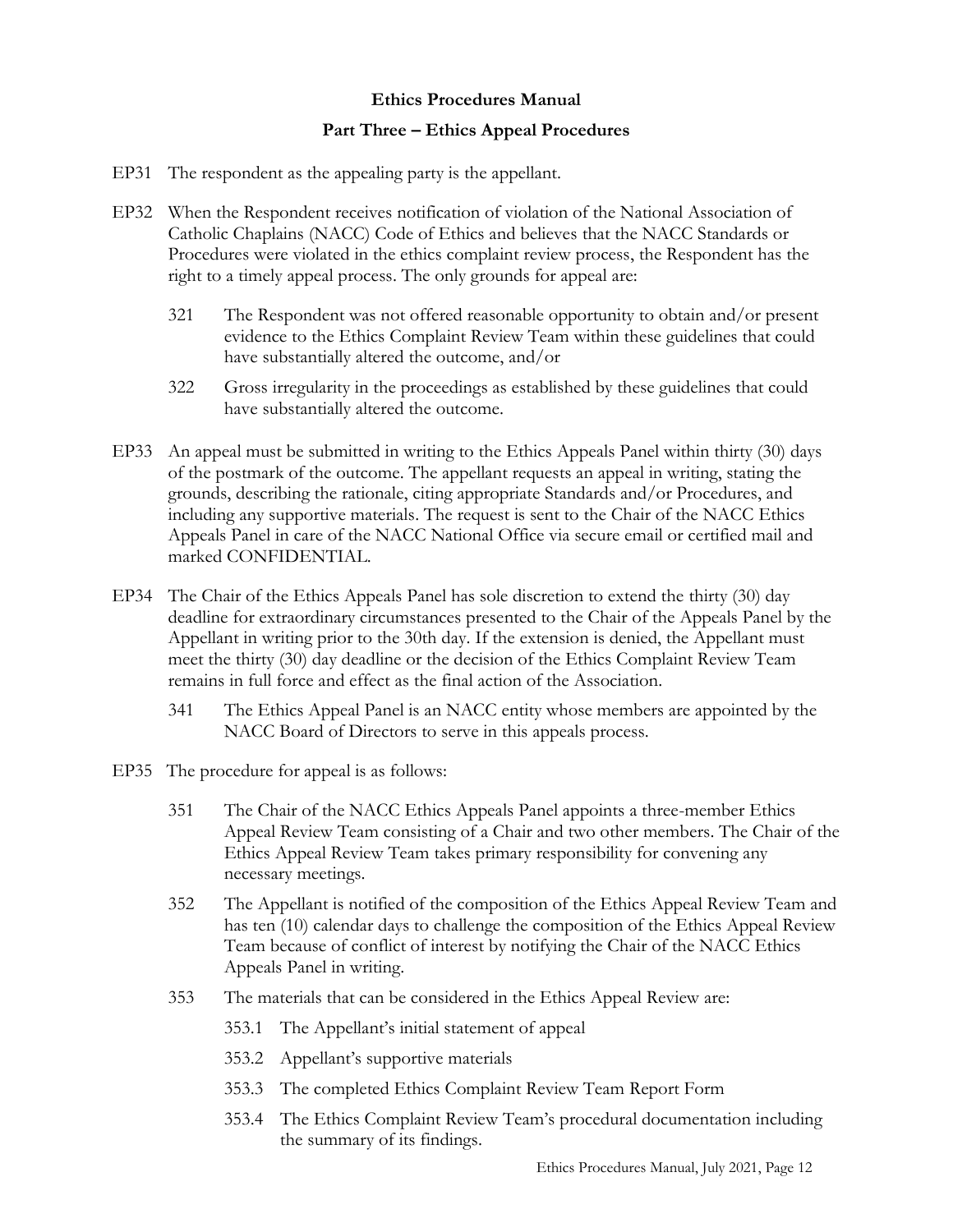- 354 The Ethics Appeal Review Team has thirty (30) days from the postmark of the Appellant's materials to do one of the following:
	- 354.1 Deny the appeal by upholding the decision ratified by the Ethics Commission.
	- 354.2 Affirm the grounds of the appeal if it determines that the decision of the Ethics Complaint Review Team was substantially altered because:
		- 354.2a Appellant was not offered reasonable opportunity to obtain and/or present evidence to the Ethics Complaint Review Team within these guidelines that could have substantially altered the outcome, and/or
		- 354.2b Gross irregularity in the proceedings as established by the Ethics Procedures Manual and that could have substantially altered the outcome.
	- 354.3 Remand the matter back to the Ethics Commission if a violation of the procedures exists, with a recommendation for further action.
- 355 The Chair of the Ethics Appeal Review Team notifies (via certified mail by the NACC National Office) the following of the determination either to deny or to accept the appeal:
	- the Appellant,
	- the Complainant,
	- the Chair of the NACC Ethics Commission, and
	- the Executive Director.
- EP36 At the conclusion of the ethics appeal procedure, the Chair of the Ethics Commission, the Chair of the Certification Commission, and the Executive Director collaboratively determine those who need-to-know and communicate the outcome accordingly.
- EP37 At the conclusion of the case the following written materials are sealed in a confidential file pertaining to the initial complaint and are kept in the NACC National Office for a period of seven (7) years:
	- 371 The Appellant's initial statement of appeal
	- 372 The completed Ethics Complaint Review Team Report Form
	- 373 The completed Ethics Appeal Review Team Report Form
	- 374 The Ethics Commission's letter to the Appellant communicating the final decision regarding the appeal

All other written and electronic documents are destroyed.

EP38 The decision of the Ethics Appeal Review Team is final and cannot be further appealed.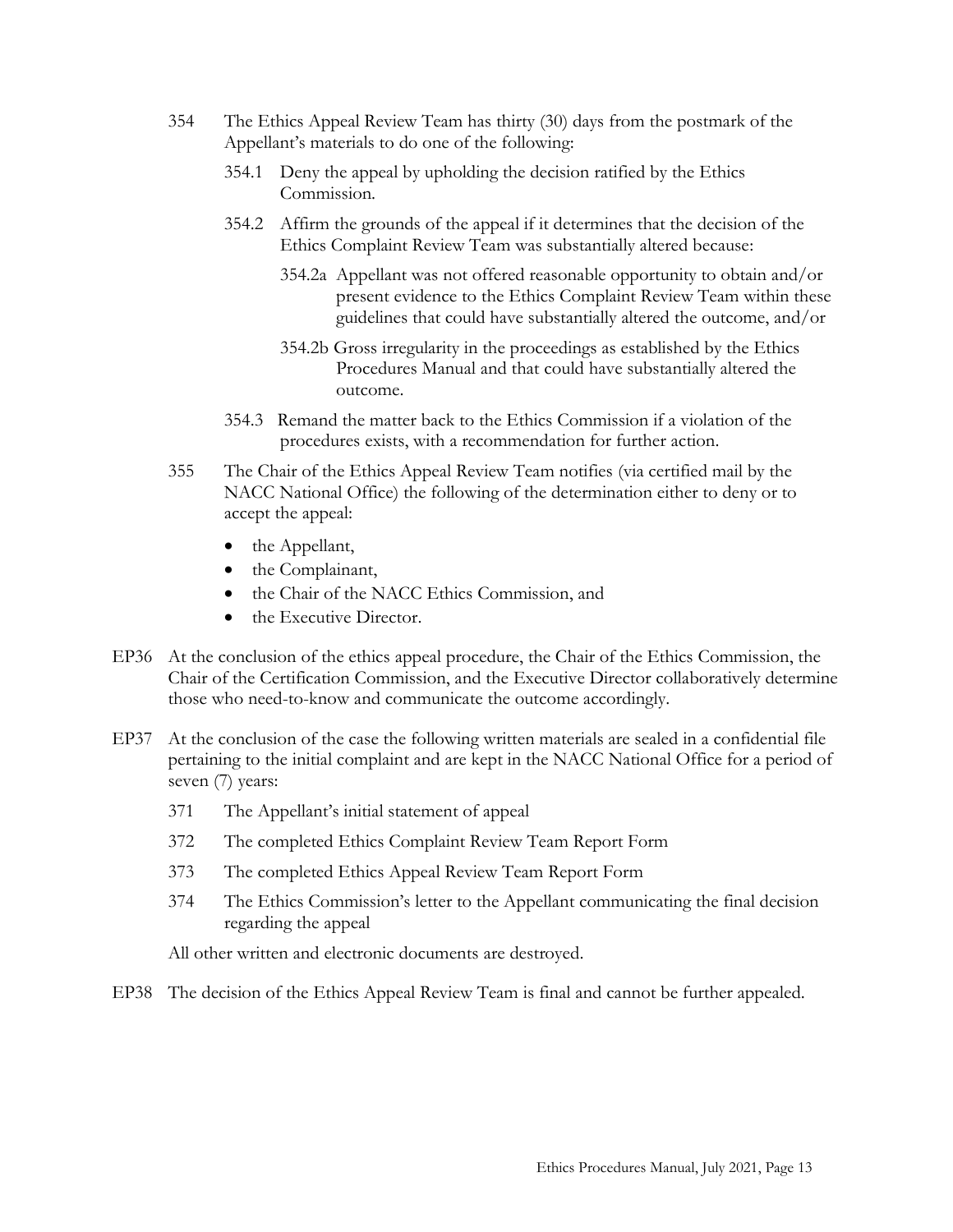#### **Part Four – Ethics Accountability Statement for Initial Certification**

#### **EP41**

<span id="page-15-0"></span>

|    |                                                                                                                                                                                                                                                                                                                    | , certify that within the past five years: |  |  |
|----|--------------------------------------------------------------------------------------------------------------------------------------------------------------------------------------------------------------------------------------------------------------------------------------------------------------------|--------------------------------------------|--|--|
|    | (Full Printed or Typed Name)                                                                                                                                                                                                                                                                                       |                                            |  |  |
| a) | No disciplinary or corrective action arising from a complaint of unethical and/or criminal<br>conduct has been imposed on me, and no complaint against me for unethical and/or<br>criminal conduct is pending in a civil, criminal, ecclesiastical, employment, or other<br>professional organization's forum; and |                                            |  |  |
| b) | I have never resigned, been transferred or terminated, nor negotiated a settlement from a<br>position for reasons related to unethical and/or criminal conduct.                                                                                                                                                    |                                            |  |  |
|    | Signature                                                                                                                                                                                                                                                                                                          |                                            |  |  |
|    | Membership Number                                                                                                                                                                                                                                                                                                  | Date                                       |  |  |
|    | If you cannot sign the above statement, please provide on a separate sheet(s) an account of the<br>, consistent in the first the Common the choice of contact Carel concerns. The locks the memory and contract                                                                                                    |                                            |  |  |

complaint including the forum, the charges, and the final outcome. Include the names and contact information for people involved in the process that you authorize to provide full information to members of the NACC Ethics Commission.

I understand that, as a condition of membership in the National Association of Catholic Chaplains, I will provide to the Association notification of any complaint of unethical or felonious conduct filed against me within thirty (30) days of that complaint. Failure to report or provide accurate, full, and truthful information will be grounds for disciplinary action, including withdrawal of certification and removal of membership in the National Association of Catholic Chaplains.

 $\overline{\phantom{a}}$  , and the contract of the contract of the contract of the contract of the contract of the contract of the contract of the contract of the contract of the contract of the contract of the contract of the contrac

Membership Number Date